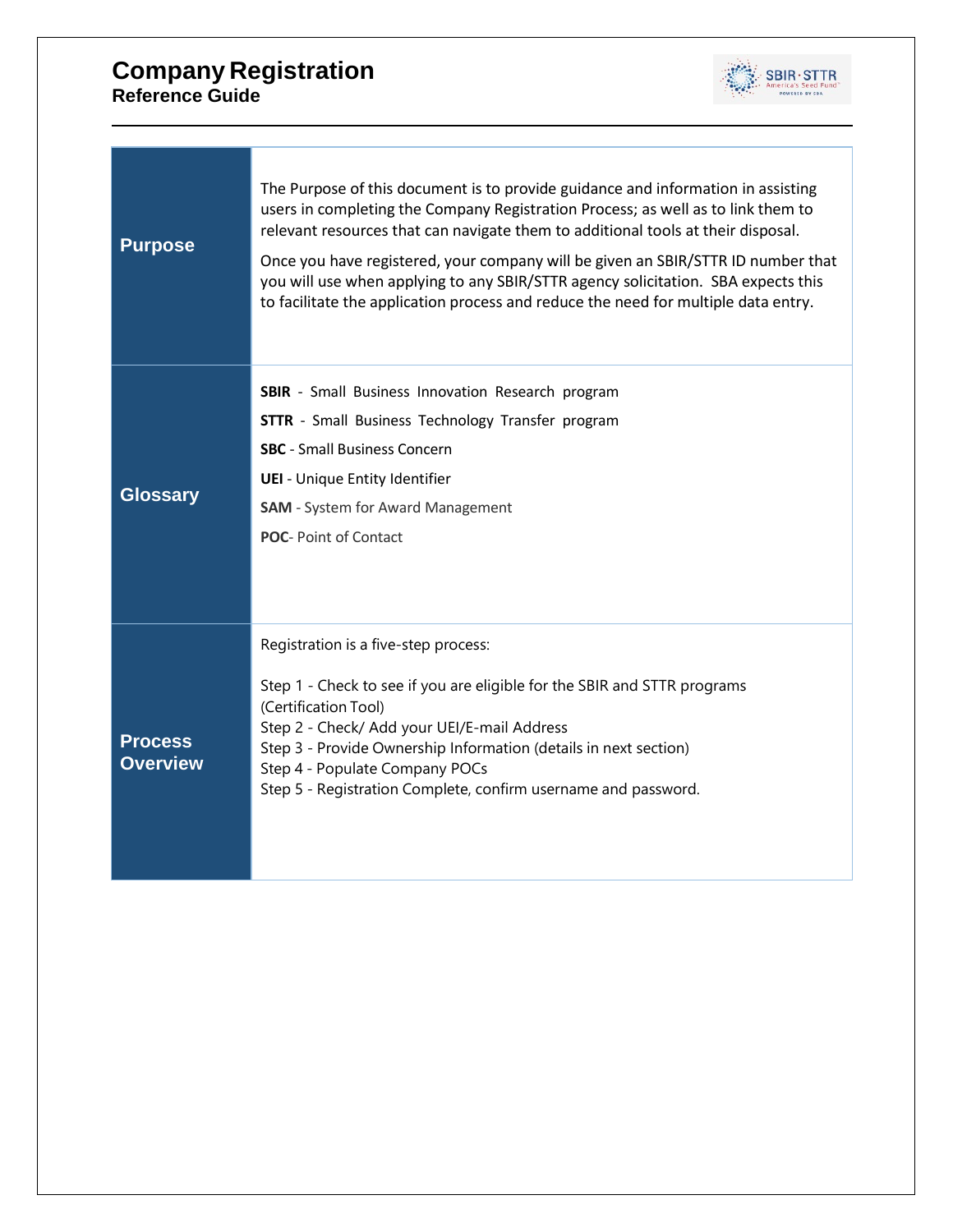

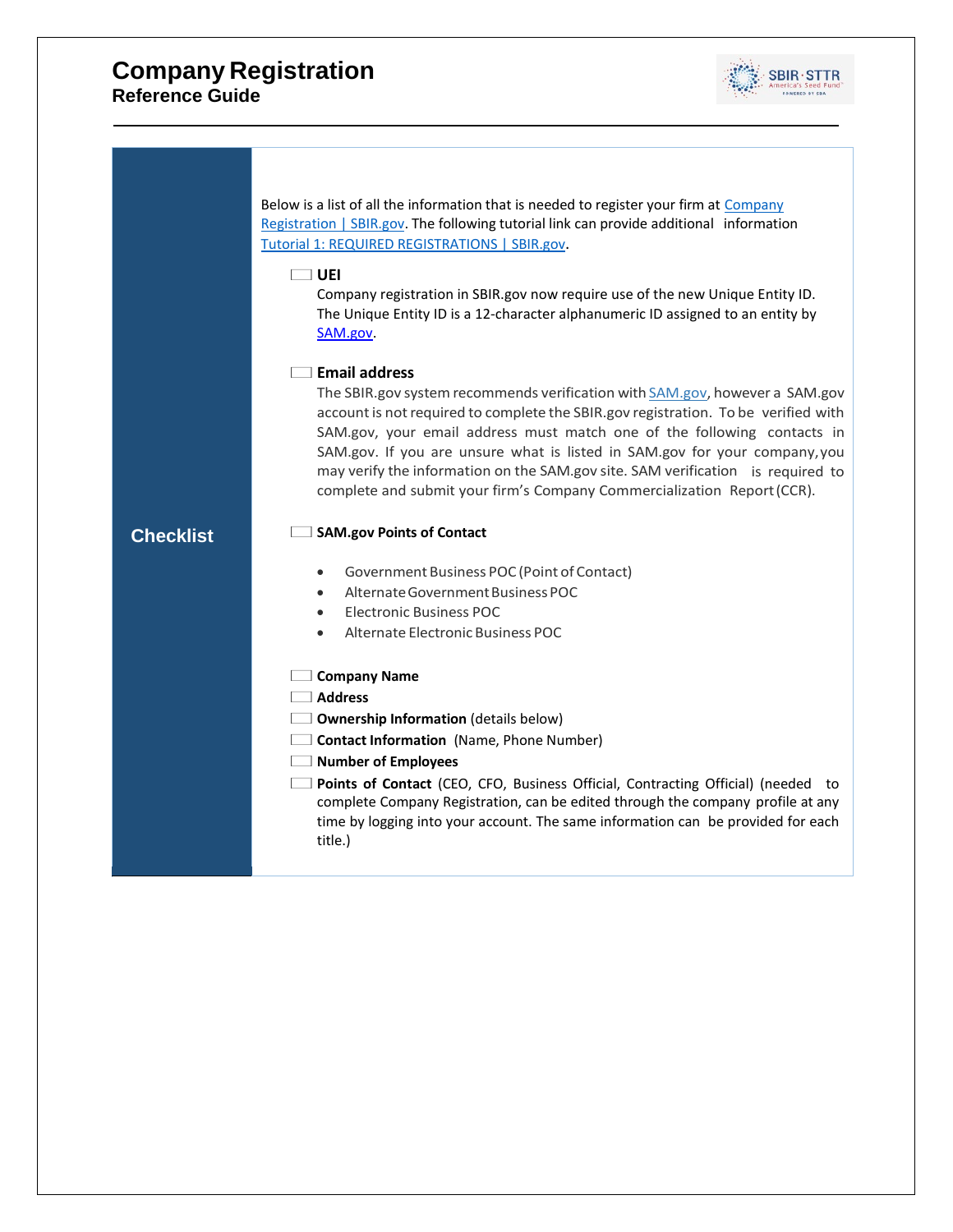# **Company Registration**

**Reference Guide**



#### **Ownership**

The following questions will be asked in **Step 3: SBC Information**, during the registration process pertaining to ownership. (Step 3 can be found under webform displays below.)

| Certification Tool <sup>O</sup>                          | Company Name*                                                                                                                               |
|----------------------------------------------------------|---------------------------------------------------------------------------------------------------------------------------------------------|
| <b>UEI/Email Check ©</b>                                 | Address 1 *                                                                                                                                 |
|                                                          | Address 2                                                                                                                                   |
| <b>SBC</b> Information O<br>A                            | City *                                                                                                                                      |
| Points of Contact                                        | State <sup>*</sup><br><b>Select State</b>                                                                                                   |
| <b>Registration Complete</b><br>$\overline{\phantom{a}}$ | Zip <sup>+</sup>                                                                                                                            |
|                                                          | <b>Company Website</b>                                                                                                                      |
|                                                          | Ownership Information                                                                                                                       |
|                                                          | Is the SBC majority-owned by multiple venture capital operating companies, hedge funds or<br>private equity firms? *                        |
|                                                          | O Yes<br>O No.                                                                                                                              |
|                                                          | What percentage (%) of the SBC is majority-owned by multiple venture capital operating<br>companies, hedge funds or private equity firms? * |
|                                                          | Number of Employees including all affiliates *                                                                                              |

#### *OwnershipInformation*

**What percentage (%) of the SBC is majority-owned by multiple venture capital operating companies, hedge funds or private equity firms?**

**Is the SBC majority-owned by multiple venture capital operating companies, hedge funds or private equity firms?**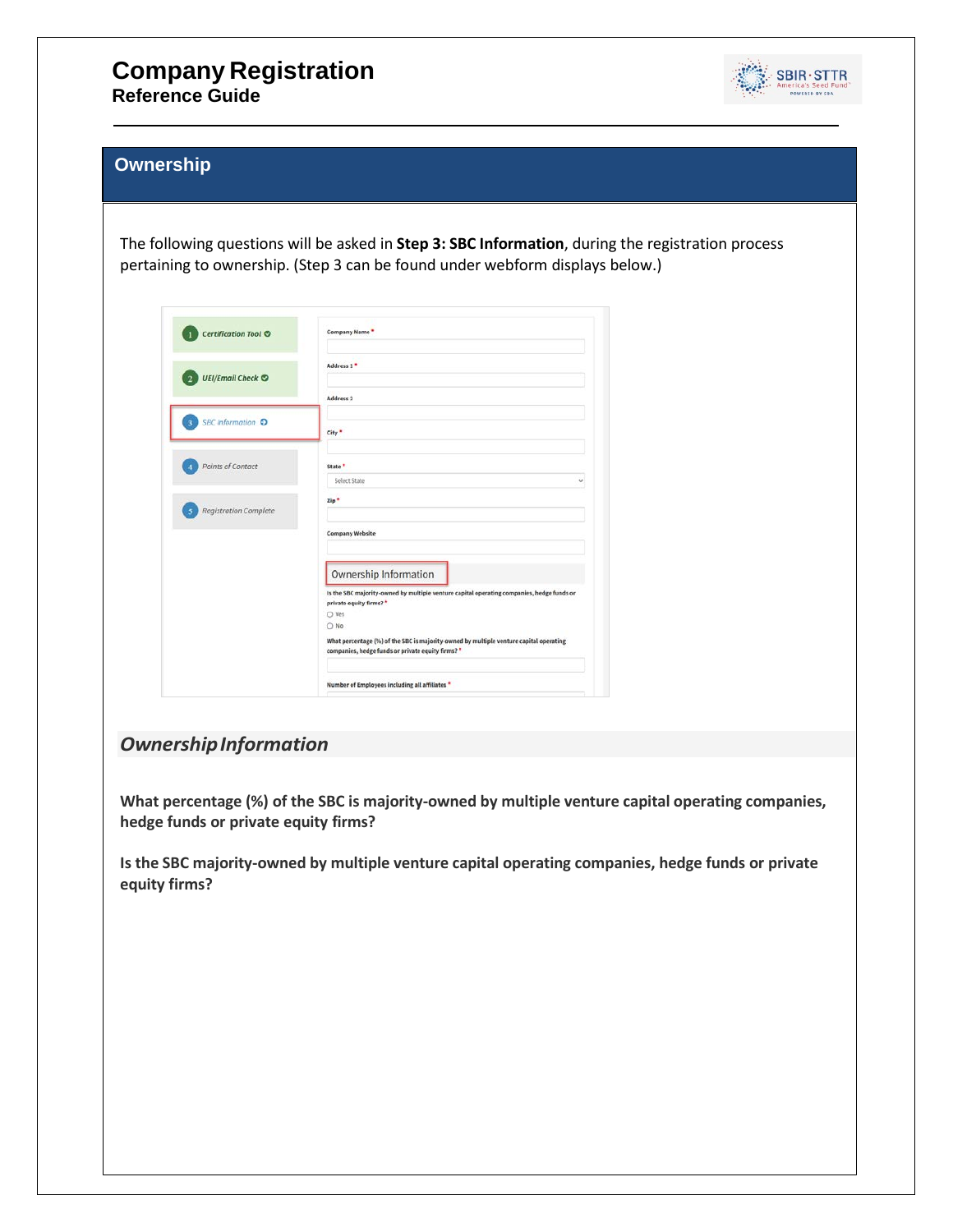

#### *OwnershipType*

**Woman-Owned:** To qualify as a women-owned small business (WOSB), a business must meet the following requirements identified in Policy Directive definition section (ss): Women-Owned SBC (WOSB) An SBC that is at least 51% owned by one or more women, or in the case of any publicly owned business, at least 51% of the stock is owned by women, and women control the management and daily business operations.

**Socially/Economically Disadvantaged:** Part of the SBA "8(a) Business Development Program." A firm can register as Disadvantaged under SAM.gov using the following criteria:

The firm must be 51% or more owned and control by one or more disadvantaged persons. The disadvantaged person or persons must be socially disadvantaged and economically disadvantaged. The firm must be small, according to SBA's size standards.

Additional restrictions apply if your firm is also woman owned. More information available at SBA.gov.

**HUBZone-Owned:** HUBZone is a United States Small Business Administration (SBA) program for small companies that operate and employ people in Historically Underutilized Business Zones (HUBZone). Firms will need to reside within an area that has been determined to be a HUBZone, meet eligibility requirements and register with the SBA. More information available at [\(https://www.sba.gov/federal](https://www.sba.gov/federal-contracting/contracting-assistance-programs/hubzone-program)[contracting/contracting-assistance-programs/hubzone-program\)](https://www.sba.gov/federal-contracting/contracting-assistance-programs/hubzone-program).

#### *Company Size*

Firms having more than 500 employees including all affiliates are not eligible to apply for a new SBIR/STTR award. Please read the Affiliates [Checklist f](https://www.sbir.gov/affiliation)or a definition and additional details on affiliates.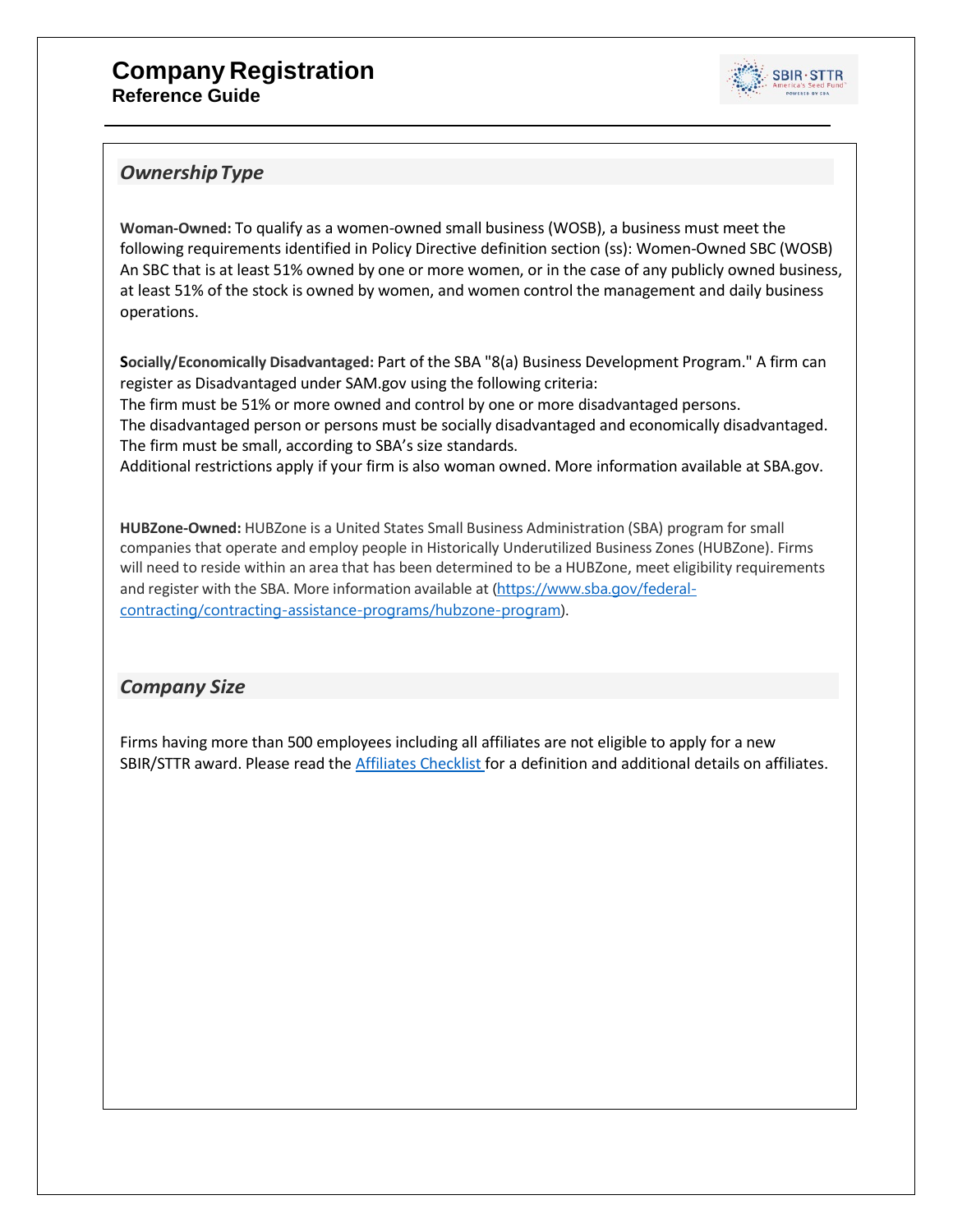## **Company Registration**

**Reference Guide**



| <b>Company Registration</b><br><b>A</b> Company Registration Guide<br>Company registration is meant for small businesses to register and gain access to the SBIR.gov system. Completed registrations will receive a unique SBC Control ID<br>to be used for submissions at any of the 11 participating agencies in the SBIR or STTR programs.<br>Certification Tool <sup>O</sup><br>The SBIR certification tool is for informational purposes only. Ineligibility does not prohibit<br>registration.<br><b>Type of Firm</b><br><b>UEI/Email Check</b><br>Is your business organized as a for-profit company?<br>$\bigcirc$ Yes<br>$\bigcirc$ No<br><b>SBC</b> Information<br>Is your principal place of business located in the United States?<br>OYes<br>$\bigcirc$ No<br><b>Points of Contact</b><br><b>Ownership and Control</b> | Next >><br>т |
|-------------------------------------------------------------------------------------------------------------------------------------------------------------------------------------------------------------------------------------------------------------------------------------------------------------------------------------------------------------------------------------------------------------------------------------------------------------------------------------------------------------------------------------------------------------------------------------------------------------------------------------------------------------------------------------------------------------------------------------------------------------------------------------------------------------------------------------|--------------|
|                                                                                                                                                                                                                                                                                                                                                                                                                                                                                                                                                                                                                                                                                                                                                                                                                                     |              |
|                                                                                                                                                                                                                                                                                                                                                                                                                                                                                                                                                                                                                                                                                                                                                                                                                                     |              |
|                                                                                                                                                                                                                                                                                                                                                                                                                                                                                                                                                                                                                                                                                                                                                                                                                                     |              |
|                                                                                                                                                                                                                                                                                                                                                                                                                                                                                                                                                                                                                                                                                                                                                                                                                                     |              |
|                                                                                                                                                                                                                                                                                                                                                                                                                                                                                                                                                                                                                                                                                                                                                                                                                                     |              |
|                                                                                                                                                                                                                                                                                                                                                                                                                                                                                                                                                                                                                                                                                                                                                                                                                                     |              |
|                                                                                                                                                                                                                                                                                                                                                                                                                                                                                                                                                                                                                                                                                                                                                                                                                                     |              |
|                                                                                                                                                                                                                                                                                                                                                                                                                                                                                                                                                                                                                                                                                                                                                                                                                                     |              |
|                                                                                                                                                                                                                                                                                                                                                                                                                                                                                                                                                                                                                                                                                                                                                                                                                                     |              |
|                                                                                                                                                                                                                                                                                                                                                                                                                                                                                                                                                                                                                                                                                                                                                                                                                                     |              |
|                                                                                                                                                                                                                                                                                                                                                                                                                                                                                                                                                                                                                                                                                                                                                                                                                                     |              |
| Is the majority (more than 50%) of your firms' equity (e.g. stock) is directly owned<br>and controlled by one of the following?                                                                                                                                                                                                                                                                                                                                                                                                                                                                                                                                                                                                                                                                                                     | Ŧ            |
| <b>Registration Complete</b><br>○ One or more individuals who are citizens or permanent resident alien of<br>the U.S.                                                                                                                                                                                                                                                                                                                                                                                                                                                                                                                                                                                                                                                                                                               |              |
| ○ Other for-profit small business concerns (each of which is directly owned<br>and controlled individuals who are citizens or permanent resident alien of the                                                                                                                                                                                                                                                                                                                                                                                                                                                                                                                                                                                                                                                                       |              |
| U.S.                                                                                                                                                                                                                                                                                                                                                                                                                                                                                                                                                                                                                                                                                                                                                                                                                                |              |
| $\bigcirc$ A combination of (1) and (2).<br>○ Multiple venture capital operating companies, hedge funds, private equity<br>firms, or any combination of these, so long as no one such firm owns or controls                                                                                                                                                                                                                                                                                                                                                                                                                                                                                                                                                                                                                         |              |
| more than 50% of the equity.<br>○ None of the above.                                                                                                                                                                                                                                                                                                                                                                                                                                                                                                                                                                                                                                                                                                                                                                                |              |
|                                                                                                                                                                                                                                                                                                                                                                                                                                                                                                                                                                                                                                                                                                                                                                                                                                     |              |
| <b>Company Size</b>                                                                                                                                                                                                                                                                                                                                                                                                                                                                                                                                                                                                                                                                                                                                                                                                                 |              |
| Does your business have fewer than 500 employees?<br>$\bigcirc$ Yes                                                                                                                                                                                                                                                                                                                                                                                                                                                                                                                                                                                                                                                                                                                                                                 | ı            |
| $\bigcirc$ No                                                                                                                                                                                                                                                                                                                                                                                                                                                                                                                                                                                                                                                                                                                                                                                                                       |              |
|                                                                                                                                                                                                                                                                                                                                                                                                                                                                                                                                                                                                                                                                                                                                                                                                                                     |              |
|                                                                                                                                                                                                                                                                                                                                                                                                                                                                                                                                                                                                                                                                                                                                                                                                                                     | Next         |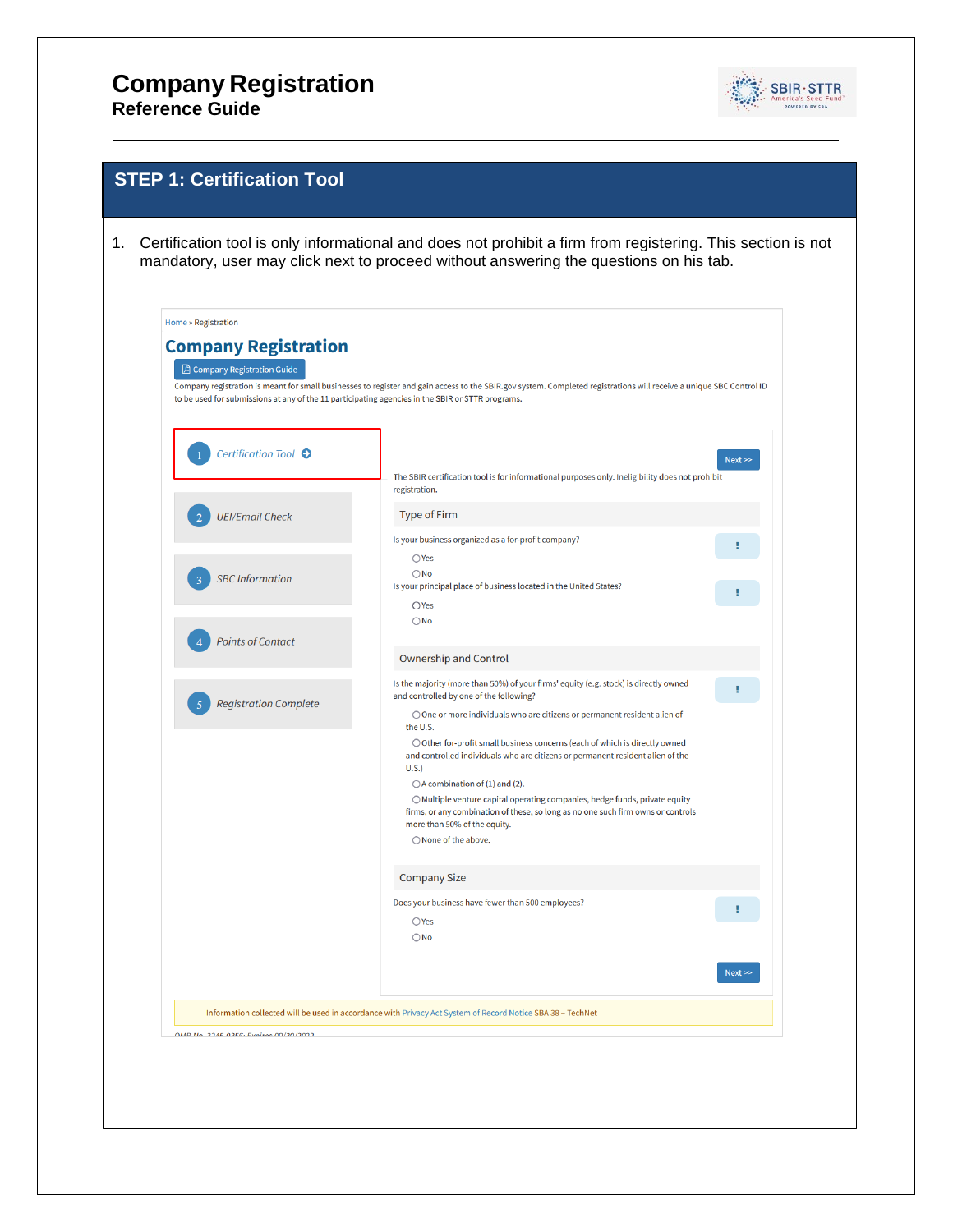

#### **STEP 2: UEI/Email Check**

#### 1. Enter the 12-digit UEI.

2. Enter an email address, the SBIR.gov system recommends verification with SAM.gov, however a SAM.gov account is not required to complete the SBIR.gov registration. To be verified with SAM.gov, your email address must match one of the following contacts in SAM.gov. If you are unsure what is listed in SAM.gov for your company, you may verify the information on the SAM.gov site. SAM verification is required to complete and submit your firms Company Commercialization Report (CCR).

**SAM.gov Points of Contact**

- Government Business POC (Point of Contact)
- Alternate Government Business POC
- Electronic Business POC
- Alternate Electronic Business POC

| to be used for submissions at any of the 11 participating agencies in the SBIR or STTR programs. | Company registration is meant for small businesses to register and gain access to the SBIR.gov system. Completed registrations will receive a unique SBC Control ID                                                                                                                                                                     |
|--------------------------------------------------------------------------------------------------|-----------------------------------------------------------------------------------------------------------------------------------------------------------------------------------------------------------------------------------------------------------------------------------------------------------------------------------------|
| <b>Certification Tool O</b>                                                                      | UEI is required to proceed.<br>UEI <sup>+</sup>                                                                                                                                                                                                                                                                                         |
| <b>UEI/Email Check ©</b>                                                                         | Confirm UEI <sup>+</sup>                                                                                                                                                                                                                                                                                                                |
| <b>SBC</b> Information                                                                           | <b>DUNS</b>                                                                                                                                                                                                                                                                                                                             |
| Points of Contact                                                                                | <b>Confirm DUNS</b>                                                                                                                                                                                                                                                                                                                     |
| <b>Registration Complete</b>                                                                     | EIN<br>Do not use your Social Security Number (SSN) in the EIN field. If you do not have an EIN or a DUNS,                                                                                                                                                                                                                              |
|                                                                                                  | please contact the help desk for assistance.<br><b>Confirm EIN</b><br>The SBIR.gov system recommends verification with SAM.gov, however a SAM.gov account is not                                                                                                                                                                        |
|                                                                                                  | required to complete the SBIR, gov registration. In order to be verified with SAM, gov, your email<br>address must match one of the following contacts in SAM.gov. If you are unsure what is listed in<br>SAM.gov for your company, you may verify the information on the SAM.gov site.<br>· Government Business POC (Point of Contact) |
|                                                                                                  | · Alternate Government Business POC<br>· Electronic Business POC<br>· Alternate Electronic Business POC                                                                                                                                                                                                                                 |
|                                                                                                  | Email <sup>*</sup><br><b>Confirm Email</b> *                                                                                                                                                                                                                                                                                            |
|                                                                                                  |                                                                                                                                                                                                                                                                                                                                         |
|                                                                                                  | Cancel<br>Next                                                                                                                                                                                                                                                                                                                          |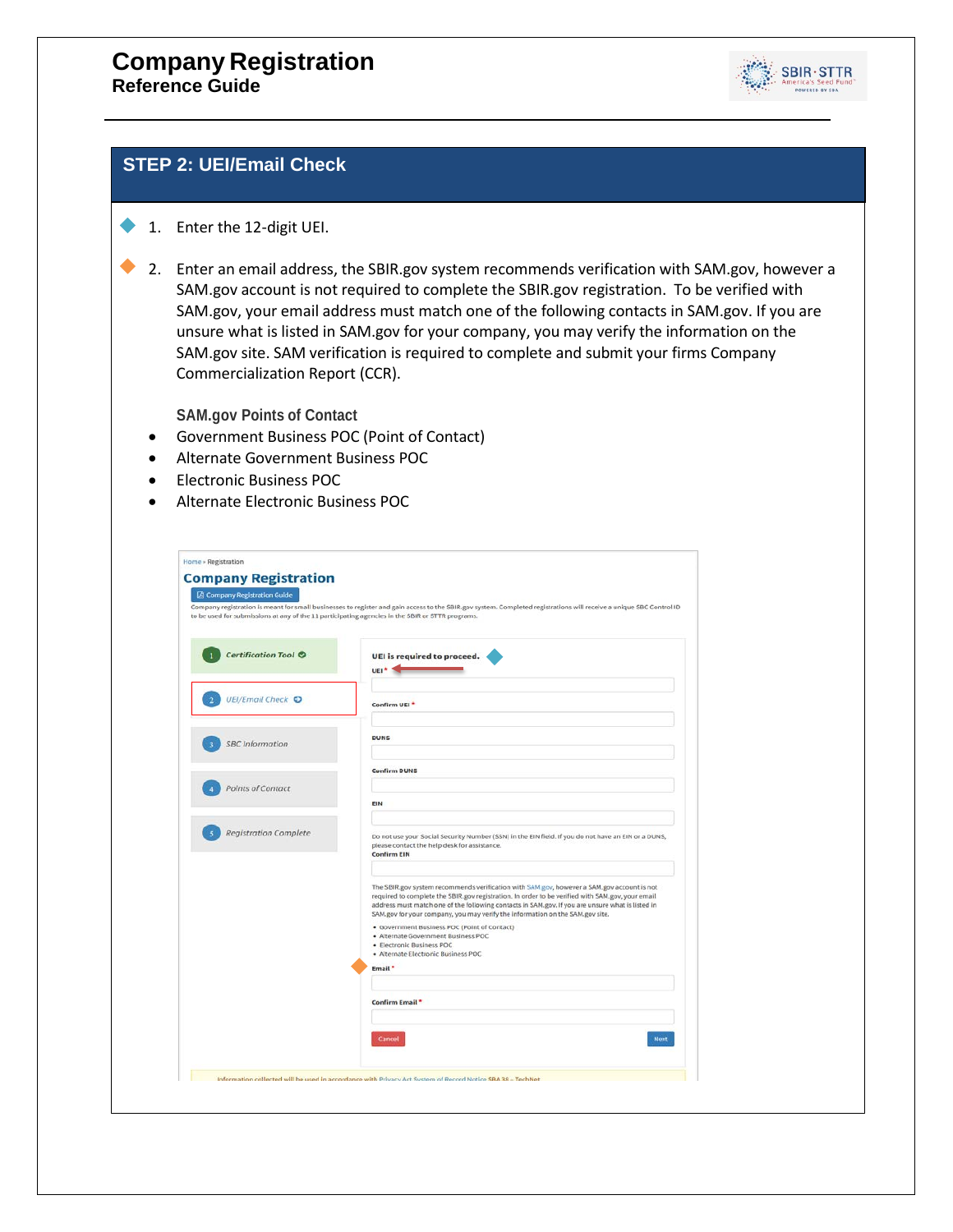

#### **Step STEP 3: SBC Information**

|                                                     | Company Name *                                                                                                                                                                                                                                                                                                                                                          |
|-----------------------------------------------------|-------------------------------------------------------------------------------------------------------------------------------------------------------------------------------------------------------------------------------------------------------------------------------------------------------------------------------------------------------------------------|
| <b>Certification Tool O</b>                         |                                                                                                                                                                                                                                                                                                                                                                         |
|                                                     | Address 1*                                                                                                                                                                                                                                                                                                                                                              |
| <b>UEI/Email Check ©</b>                            |                                                                                                                                                                                                                                                                                                                                                                         |
|                                                     | Address <sub>2</sub>                                                                                                                                                                                                                                                                                                                                                    |
| <b>SBC</b> Information ©<br>$\overline{\mathbf{3}}$ |                                                                                                                                                                                                                                                                                                                                                                         |
|                                                     | City*                                                                                                                                                                                                                                                                                                                                                                   |
|                                                     |                                                                                                                                                                                                                                                                                                                                                                         |
|                                                     |                                                                                                                                                                                                                                                                                                                                                                         |
| <b>Registration Complete</b>                        | Zip <sup>*</sup>                                                                                                                                                                                                                                                                                                                                                        |
|                                                     |                                                                                                                                                                                                                                                                                                                                                                         |
|                                                     | <b>Company Website</b>                                                                                                                                                                                                                                                                                                                                                  |
|                                                     |                                                                                                                                                                                                                                                                                                                                                                         |
|                                                     |                                                                                                                                                                                                                                                                                                                                                                         |
|                                                     | Ownership Information                                                                                                                                                                                                                                                                                                                                                   |
|                                                     | Is the SBC majority-owned by multiple venture capital operating companies, hedge funds or                                                                                                                                                                                                                                                                               |
|                                                     | private equity firms? *<br>O Yes                                                                                                                                                                                                                                                                                                                                        |
|                                                     | $O$ No                                                                                                                                                                                                                                                                                                                                                                  |
|                                                     |                                                                                                                                                                                                                                                                                                                                                                         |
|                                                     | What percentage (%) of the SBC is majority-owned by multiple venture capital operating<br>companies, hedge funds or private equity firms? *                                                                                                                                                                                                                             |
|                                                     | Number of Employees including all affiliates *                                                                                                                                                                                                                                                                                                                          |
|                                                     |                                                                                                                                                                                                                                                                                                                                                                         |
|                                                     | NOTE:                                                                                                                                                                                                                                                                                                                                                                   |
|                                                     | . Firms having more than 500 employees including all affiliates are not eligible to apply for a new<br>SBIR/STTR award.                                                                                                                                                                                                                                                 |
|                                                     | . Please read the Affiliates Checklist to identify whether or not your company may have affiliates.                                                                                                                                                                                                                                                                     |
|                                                     | Woman-Owned<br>O No                                                                                                                                                                                                                                                                                                                                                     |
|                                                     |                                                                                                                                                                                                                                                                                                                                                                         |
|                                                     |                                                                                                                                                                                                                                                                                                                                                                         |
|                                                     | O Yes                                                                                                                                                                                                                                                                                                                                                                   |
|                                                     | O Unavailable<br>women, or in the case of any publicly owned business, at least 51% of the stock is owned by women, and women<br>control the management and daily business operations.                                                                                                                                                                                  |
|                                                     | Socially/Economically Disadvantaged *                                                                                                                                                                                                                                                                                                                                   |
|                                                     | O No                                                                                                                                                                                                                                                                                                                                                                    |
|                                                     | O Yes                                                                                                                                                                                                                                                                                                                                                                   |
|                                                     | O Unavailable                                                                                                                                                                                                                                                                                                                                                           |
|                                                     | following criteria:                                                                                                                                                                                                                                                                                                                                                     |
|                                                     | . The firm must be 51% or more owned and control by one or more disadvantaged persons.<br>· The disadvantaged person or persons must be socially disadvantaged and economically disadvantaged.<br>. The firm must be small, according to SBA's size standards                                                                                                           |
|                                                     | Additional restrictions apply if your firm is also woman owned. More information available at 5BA gov.                                                                                                                                                                                                                                                                  |
|                                                     | HUBZone-Owned*                                                                                                                                                                                                                                                                                                                                                          |
|                                                     | $\bigcirc$ No                                                                                                                                                                                                                                                                                                                                                           |
|                                                     | To qualify as a women-owned small business (WOSB), a business must meet the following requirements identified in<br>Policy Directive definition section (ss): Women-Owned SBC (WOSB) An SBC that is at least 51% owned by one or more.<br>Part of the SBA "8(a) Business Development Program." A firm can register as Disadvantaged under SAM, gov using the<br>$O$ Yes |
|                                                     | O Unavailable<br>HUBZone is a United States Small Business Administration (SBA) program for small companies that operate and                                                                                                                                                                                                                                            |

**Woman-Owned:** To qualify as a women-owned small business (WOSB), a business must meet the following requirements identified in Policy Directive definition section (ss): Women-Owned SBC (WOSB) An SBC that is at least 51% owned by one or more women, or in the case of any publicly owned business, at least 51% of the stock is owned by women, and women control the management and daily business operations.

**Socially/Economically Disadvantaged:** Part of the SBA "8(a) Business Development Program." A firm can register as Disadvantaged under SAM.gov using the following criteria:

The firm must be 51% or more owned and control by one or more disadvantaged persons.

The disadvantaged person or persons must be socially disadvantaged and economically disadvantaged.

The firm must be small, according to SBA's size standards.

Additional restrictions apply if your firm is also woman owned. More information available at SBA.gov.

**HUBZone-Owned:** HUBZone is a United States Small Business Administration (SBA) program for small companies that operate and employ people in Historically Underutilized Business Zones (HUBZones). Firms will need to reside within an area that has been determined to be a HUBZone, meet eligibility requirements and register with the SBA. More information available at SBA.gov.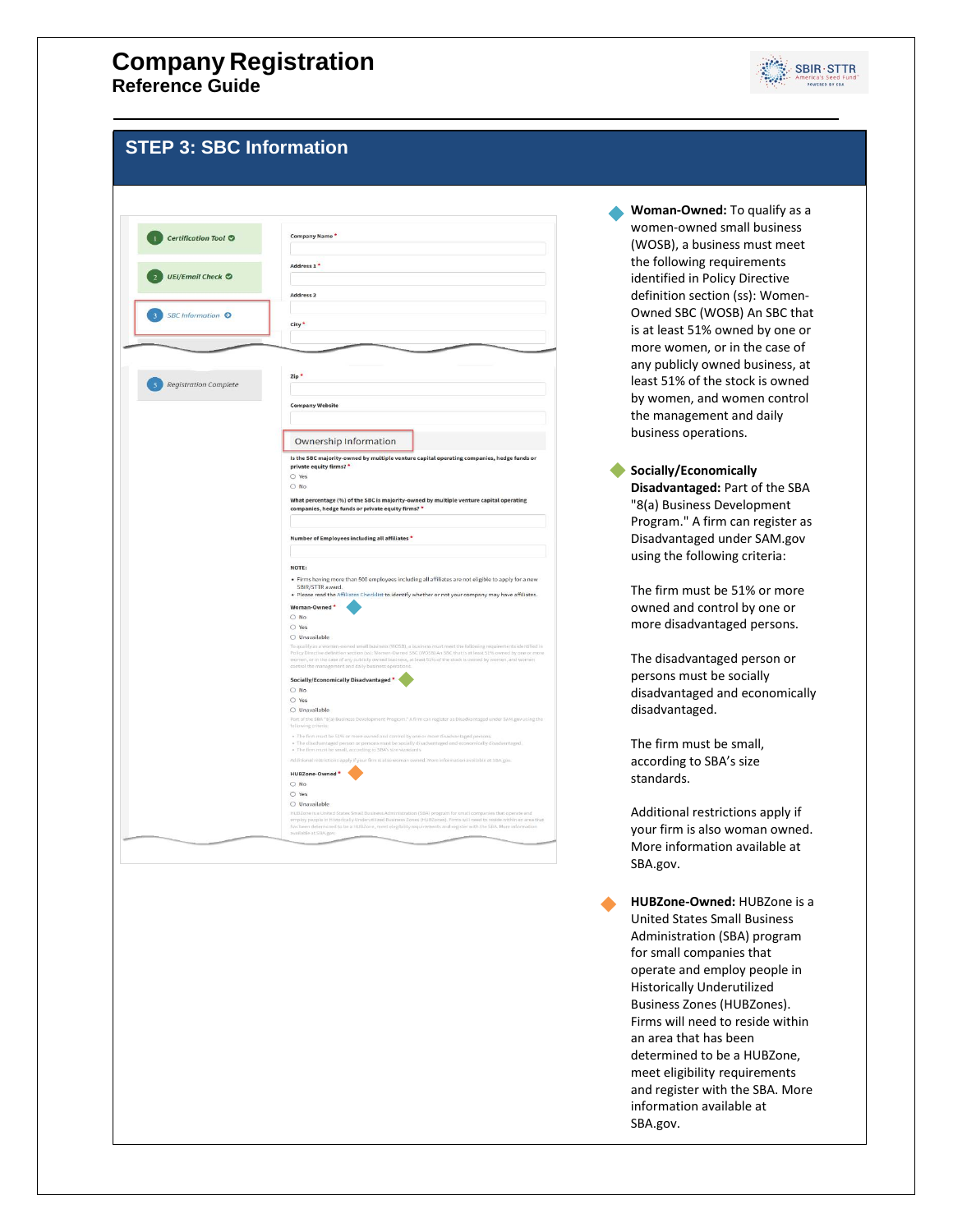

#### **STEP 4: Points of Contact**

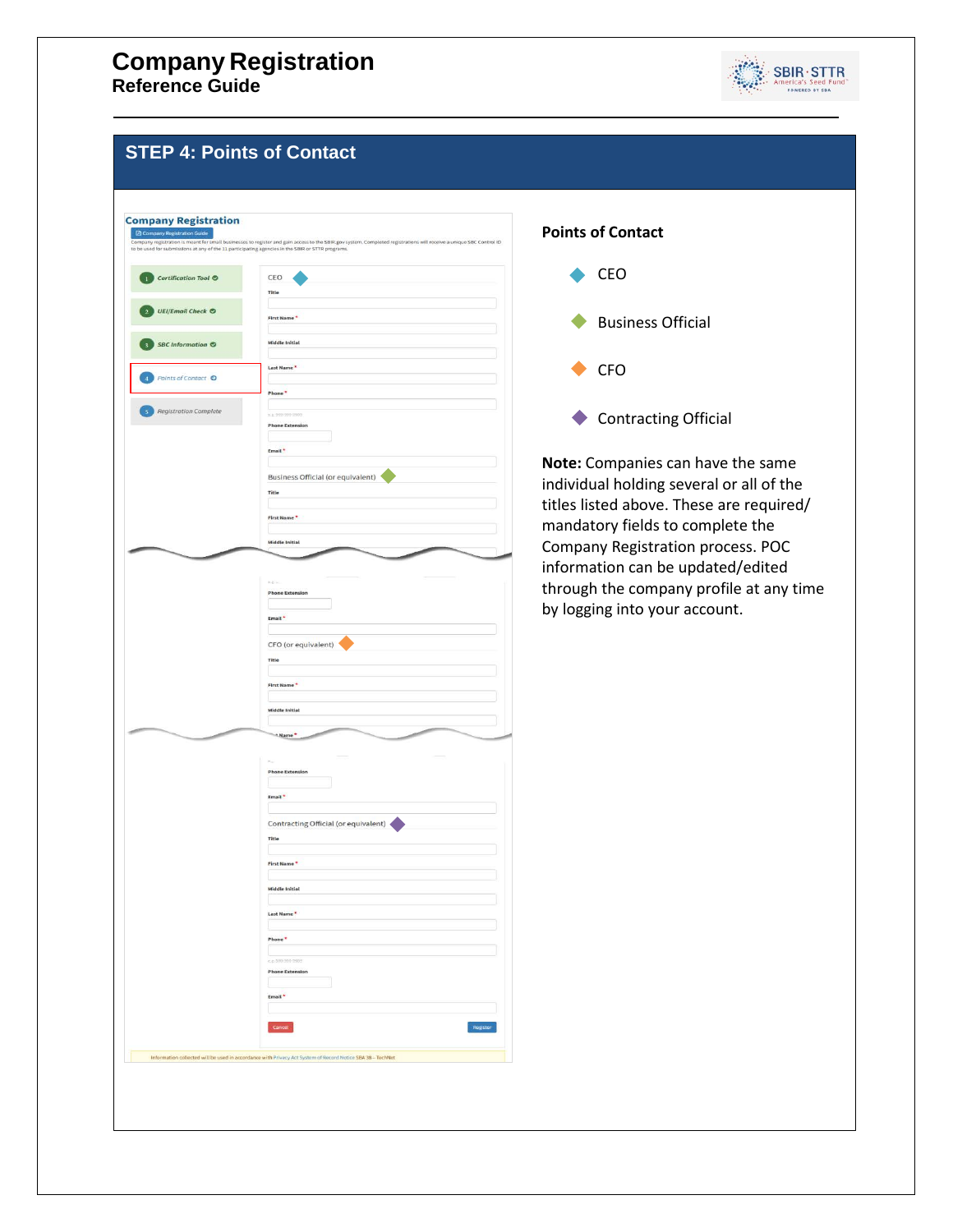

#### **Step 6: Registration Complete STEP 5: Registration Complete**

1. User has successfully registered and must check the email provided for log in credentials.

| to be used for submissions at any of the 11 participating agencies in the SBIR or STTR programs. | Company registration is meant for small businesses to register and gain access to the SBIR.gov system. Completed registrations will receive a unique SBC Control ID |
|--------------------------------------------------------------------------------------------------|---------------------------------------------------------------------------------------------------------------------------------------------------------------------|
| Certification Tool <sup>O</sup>                                                                  | Note: If you are missing this email from your inbox, please check your email account's Spam or<br>Junk folder to ensure the message was not filtered.               |
| UEI/Email Check ◎                                                                                | $\overline{\smash[b]{\smash[b]{\mathbf{v}}}}$                                                                                                                       |
| SBC Information <sup>®</sup>                                                                     | You have successfully registered with the sbir.gov website.<br>Your username and password have been sent to the e-mail address on                                   |
| Points of Contact <sup>o</sup>                                                                   | record.<br>Click here to proceed to login.<br>If you are still having trouble logging in, contact us                                                                |
| <b>Registration Complete ●</b>                                                                   |                                                                                                                                                                     |

2. Once registered on sbir.gov, log into your account and enter your username and password.

| User account          |                       |                                                                                                                                                      |  |                                                                                                                                                                                                                                                                                                                                                                                                                                                                                                                                                                                                                                                                                                                                                                                                                                                                                                                                                                                                                                                                                                                                                          |                                                                                                                                                                     |  |
|-----------------------|-----------------------|------------------------------------------------------------------------------------------------------------------------------------------------------|--|----------------------------------------------------------------------------------------------------------------------------------------------------------------------------------------------------------------------------------------------------------------------------------------------------------------------------------------------------------------------------------------------------------------------------------------------------------------------------------------------------------------------------------------------------------------------------------------------------------------------------------------------------------------------------------------------------------------------------------------------------------------------------------------------------------------------------------------------------------------------------------------------------------------------------------------------------------------------------------------------------------------------------------------------------------------------------------------------------------------------------------------------------------|---------------------------------------------------------------------------------------------------------------------------------------------------------------------|--|
| Log in                | <b>Reset Password</b> | Register                                                                                                                                             |  |                                                                                                                                                                                                                                                                                                                                                                                                                                                                                                                                                                                                                                                                                                                                                                                                                                                                                                                                                                                                                                                                                                                                                          |                                                                                                                                                                     |  |
| Username <sup>*</sup> |                       | your awareness of, and consent to, these terms and conditions.<br>LOG OFF IMMEDIATELY if you do not consent to the conditions stated in this notice. |  | no explicit or implicit expectation of privacy in anything viewed, created, downloaded, or stored on this system ,Including e-mail, Internet, and Intranet use.<br>Any or all uses of this system (including all peripheral devices and output media) and all files on this system may be intercepted, monitored, read, captured,<br>recorded, disclosed, copied, audited, and/or inspected by authorized Small Business Administration (SBA) personnel, the Office of Inspector General (OIG),<br>and/or other law enforcement personnel, as well as authorized officials of other agencies, both domestic and foreign. Access or use of this computer by any<br>person, whether authorized or unauthorized, constitutes consent to such interception, monitoring, reading, capturing, recording, disclosure, copying,<br>auditing, and/or inspection at the discretion of authorized SBA personnel, law enforcement personnel (including the OIG), and/or authorized officials of other<br>agencies, both domestic and foreign. Unauthorized use of, or exceeding authorized access to, this system is prohibited and may constitute a violation of 18 | U.S.C. § 1030 or other federal laws and regulations and may result in criminal, civil, and/or administrative action. By continuing to use this system, you indicate |  |
|                       |                       |                                                                                                                                                      |  |                                                                                                                                                                                                                                                                                                                                                                                                                                                                                                                                                                                                                                                                                                                                                                                                                                                                                                                                                                                                                                                                                                                                                          |                                                                                                                                                                     |  |
| Password *            |                       |                                                                                                                                                      |  |                                                                                                                                                                                                                                                                                                                                                                                                                                                                                                                                                                                                                                                                                                                                                                                                                                                                                                                                                                                                                                                                                                                                                          |                                                                                                                                                                     |  |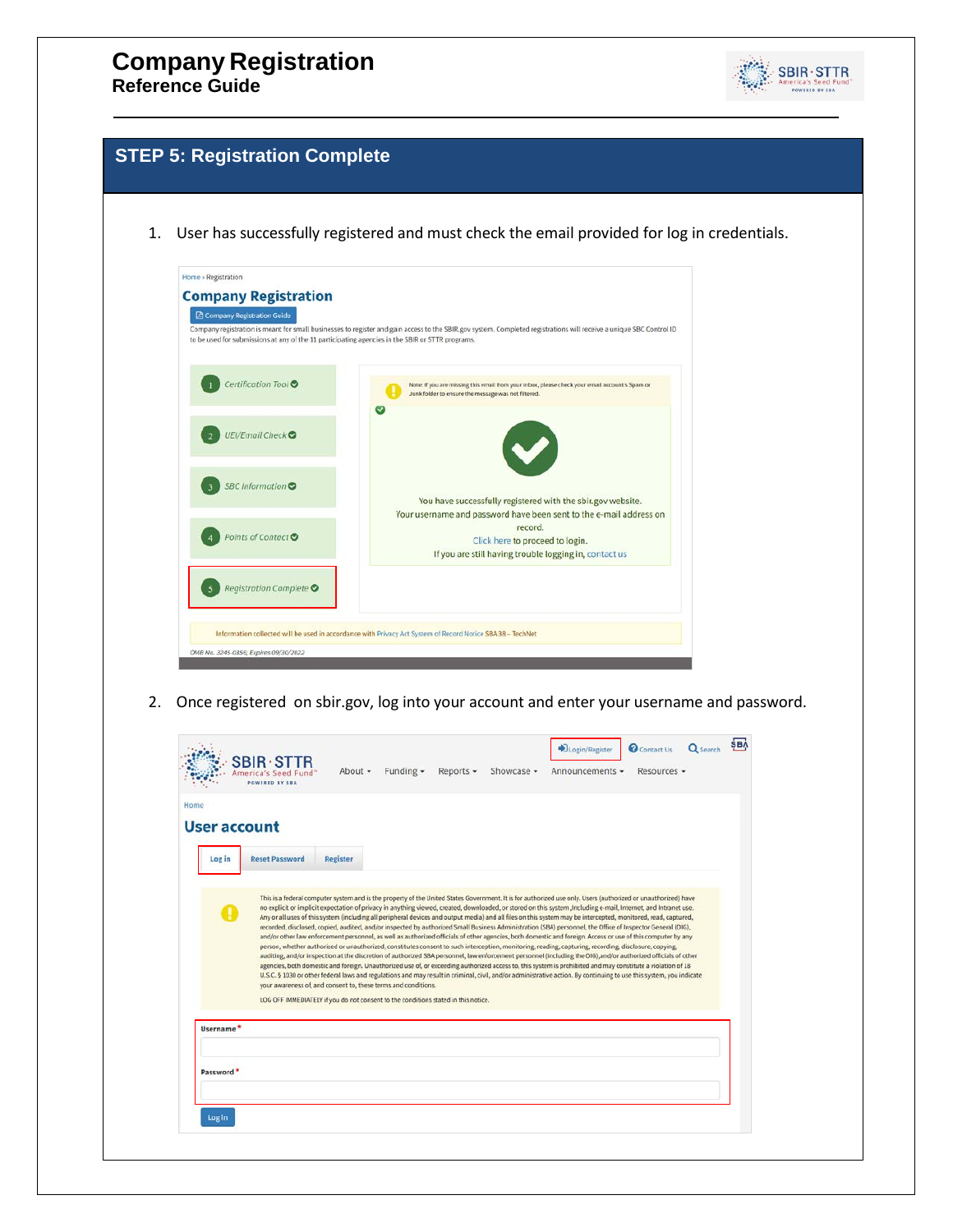

| <b>Edit Profile</b><br><b>View Profile</b><br>PERFORMANCE BENCHMARK RATES<br>These benchmark requirements apply only to those companies that have received more than 20 Phase I awards over the past 5 years (Transition Rate) or more<br>than 15 Phase II awards over the past 10 years (Commercialization Rate). Click here for more information on the Performance Benchmark requirements.<br>2) Around April 1 of each year, SBA will contact companies in danger of failing the commercialization benchmark. If you have been contacted and have<br>questions on how to update your commercialization benchmark, please contact the helpdesk sba.sbir.support@reisystems.com <sup>®</sup><br>츴.<br><b>Guide/Instructions</b><br><b>Report Version History</b><br><b>Submitted Date</b><br>Action(s)<br><b>Version#</b><br>Download Instructions M<br>Download Guide <b>A</b><br>View<br>04-14-2022 09:42 PM<br><b>Summary of Latest Published Version</b><br><b>Current Report Version</b><br><b>Investment Total:</b><br>\$3,671,000.00<br><b>Create Commercialization</b><br>Sales Total:<br>\$8,809,500.00<br>Number of Patents:<br>N/A<br><b>Government Designated Phase III Total</b><br>\$105,000.00<br>Funding: | <b>COMPANY PROFILE</b><br><b>TEST LLC</b><br>123 Main St<br>Washington, DC 20009<br><b>United States</b><br>DUNS: 2222222222 | Universified by <b>X</b> | <b>MY DOCUMENTS</b><br>SBC Control ID: SBC_002196227<br>Download SBC Registration (Proof of Registration/Certification)<br>Download Company Commercialization Report <a>[3]</a> | 奇。<br>固 |
|-----------------------------------------------------------------------------------------------------------------------------------------------------------------------------------------------------------------------------------------------------------------------------------------------------------------------------------------------------------------------------------------------------------------------------------------------------------------------------------------------------------------------------------------------------------------------------------------------------------------------------------------------------------------------------------------------------------------------------------------------------------------------------------------------------------------------------------------------------------------------------------------------------------------------------------------------------------------------------------------------------------------------------------------------------------------------------------------------------------------------------------------------------------------------------------------------------------------------------|------------------------------------------------------------------------------------------------------------------------------|--------------------------|---------------------------------------------------------------------------------------------------------------------------------------------------------------------------------|---------|
|                                                                                                                                                                                                                                                                                                                                                                                                                                                                                                                                                                                                                                                                                                                                                                                                                                                                                                                                                                                                                                                                                                                                                                                                                             |                                                                                                                              |                          |                                                                                                                                                                                 |         |
|                                                                                                                                                                                                                                                                                                                                                                                                                                                                                                                                                                                                                                                                                                                                                                                                                                                                                                                                                                                                                                                                                                                                                                                                                             |                                                                                                                              |                          |                                                                                                                                                                                 |         |
|                                                                                                                                                                                                                                                                                                                                                                                                                                                                                                                                                                                                                                                                                                                                                                                                                                                                                                                                                                                                                                                                                                                                                                                                                             |                                                                                                                              |                          |                                                                                                                                                                                 |         |
|                                                                                                                                                                                                                                                                                                                                                                                                                                                                                                                                                                                                                                                                                                                                                                                                                                                                                                                                                                                                                                                                                                                                                                                                                             |                                                                                                                              |                          |                                                                                                                                                                                 |         |
|                                                                                                                                                                                                                                                                                                                                                                                                                                                                                                                                                                                                                                                                                                                                                                                                                                                                                                                                                                                                                                                                                                                                                                                                                             |                                                                                                                              |                          |                                                                                                                                                                                 |         |
|                                                                                                                                                                                                                                                                                                                                                                                                                                                                                                                                                                                                                                                                                                                                                                                                                                                                                                                                                                                                                                                                                                                                                                                                                             |                                                                                                                              |                          |                                                                                                                                                                                 |         |
|                                                                                                                                                                                                                                                                                                                                                                                                                                                                                                                                                                                                                                                                                                                                                                                                                                                                                                                                                                                                                                                                                                                                                                                                                             | <b>MY COMMERCIALIZATION</b>                                                                                                  |                          |                                                                                                                                                                                 |         |
|                                                                                                                                                                                                                                                                                                                                                                                                                                                                                                                                                                                                                                                                                                                                                                                                                                                                                                                                                                                                                                                                                                                                                                                                                             |                                                                                                                              |                          |                                                                                                                                                                                 |         |
|                                                                                                                                                                                                                                                                                                                                                                                                                                                                                                                                                                                                                                                                                                                                                                                                                                                                                                                                                                                                                                                                                                                                                                                                                             |                                                                                                                              |                          |                                                                                                                                                                                 |         |
|                                                                                                                                                                                                                                                                                                                                                                                                                                                                                                                                                                                                                                                                                                                                                                                                                                                                                                                                                                                                                                                                                                                                                                                                                             |                                                                                                                              |                          |                                                                                                                                                                                 |         |
|                                                                                                                                                                                                                                                                                                                                                                                                                                                                                                                                                                                                                                                                                                                                                                                                                                                                                                                                                                                                                                                                                                                                                                                                                             |                                                                                                                              |                          |                                                                                                                                                                                 |         |
|                                                                                                                                                                                                                                                                                                                                                                                                                                                                                                                                                                                                                                                                                                                                                                                                                                                                                                                                                                                                                                                                                                                                                                                                                             |                                                                                                                              |                          |                                                                                                                                                                                 |         |
|                                                                                                                                                                                                                                                                                                                                                                                                                                                                                                                                                                                                                                                                                                                                                                                                                                                                                                                                                                                                                                                                                                                                                                                                                             |                                                                                                                              |                          |                                                                                                                                                                                 |         |
|                                                                                                                                                                                                                                                                                                                                                                                                                                                                                                                                                                                                                                                                                                                                                                                                                                                                                                                                                                                                                                                                                                                                                                                                                             |                                                                                                                              |                          |                                                                                                                                                                                 |         |
|                                                                                                                                                                                                                                                                                                                                                                                                                                                                                                                                                                                                                                                                                                                                                                                                                                                                                                                                                                                                                                                                                                                                                                                                                             |                                                                                                                              |                          |                                                                                                                                                                                 |         |
|                                                                                                                                                                                                                                                                                                                                                                                                                                                                                                                                                                                                                                                                                                                                                                                                                                                                                                                                                                                                                                                                                                                                                                                                                             |                                                                                                                              |                          |                                                                                                                                                                                 |         |
|                                                                                                                                                                                                                                                                                                                                                                                                                                                                                                                                                                                                                                                                                                                                                                                                                                                                                                                                                                                                                                                                                                                                                                                                                             |                                                                                                                              |                          |                                                                                                                                                                                 |         |
|                                                                                                                                                                                                                                                                                                                                                                                                                                                                                                                                                                                                                                                                                                                                                                                                                                                                                                                                                                                                                                                                                                                                                                                                                             |                                                                                                                              |                          |                                                                                                                                                                                 |         |
|                                                                                                                                                                                                                                                                                                                                                                                                                                                                                                                                                                                                                                                                                                                                                                                                                                                                                                                                                                                                                                                                                                                                                                                                                             |                                                                                                                              |                          |                                                                                                                                                                                 |         |
|                                                                                                                                                                                                                                                                                                                                                                                                                                                                                                                                                                                                                                                                                                                                                                                                                                                                                                                                                                                                                                                                                                                                                                                                                             |                                                                                                                              |                          |                                                                                                                                                                                 |         |
|                                                                                                                                                                                                                                                                                                                                                                                                                                                                                                                                                                                                                                                                                                                                                                                                                                                                                                                                                                                                                                                                                                                                                                                                                             |                                                                                                                              |                          |                                                                                                                                                                                 |         |
|                                                                                                                                                                                                                                                                                                                                                                                                                                                                                                                                                                                                                                                                                                                                                                                                                                                                                                                                                                                                                                                                                                                                                                                                                             |                                                                                                                              |                          |                                                                                                                                                                                 |         |